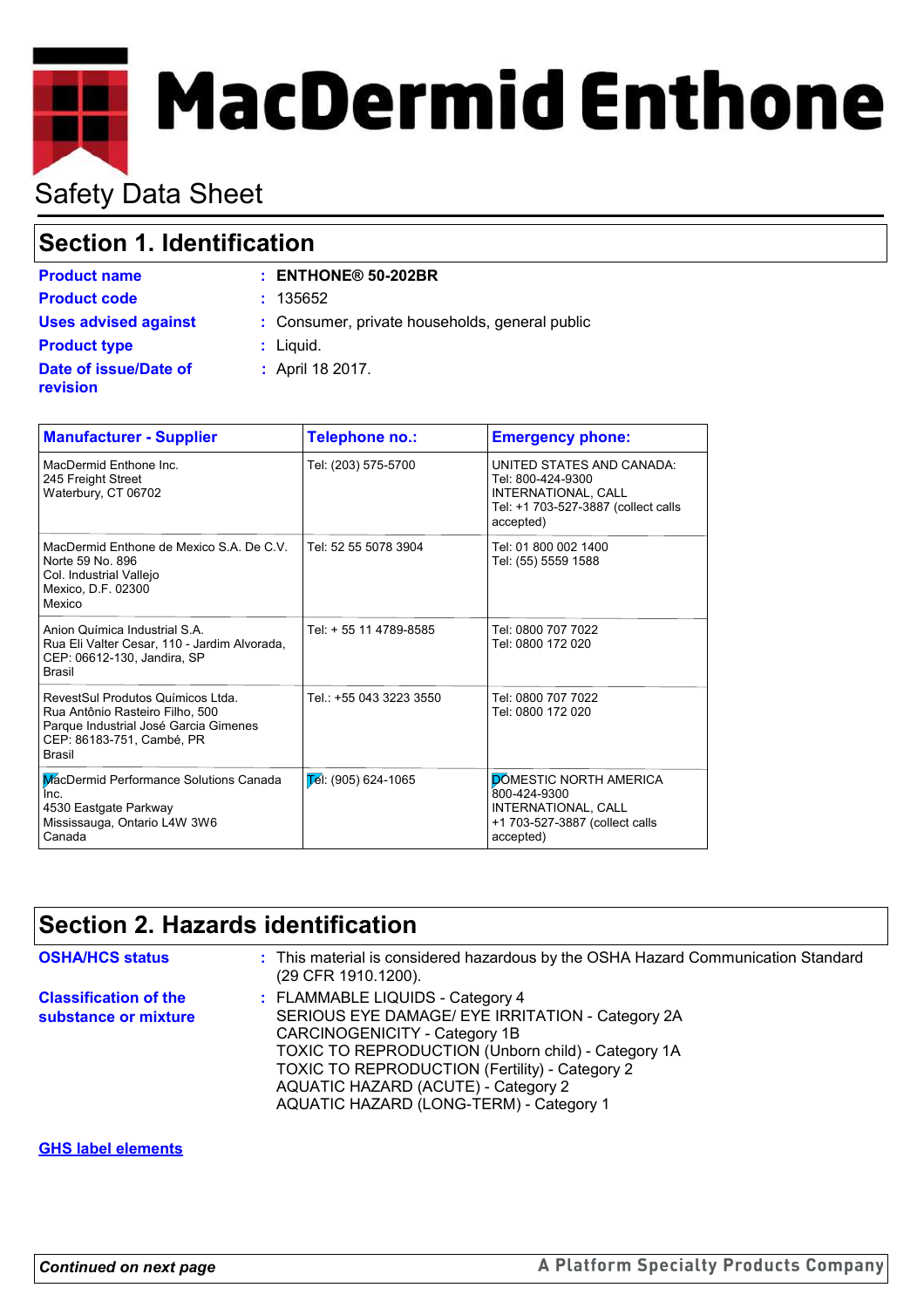# **Section 2. Hazards identification**

| <b>Hazard pictograms</b>                   |                                                                                                                                                                                                                                                                                                               |
|--------------------------------------------|---------------------------------------------------------------------------------------------------------------------------------------------------------------------------------------------------------------------------------------------------------------------------------------------------------------|
| <b>Signal word</b>                         | Danger                                                                                                                                                                                                                                                                                                        |
| <b>Hazard statements</b>                   | Combustible liquid.<br>Causes serious eye irritation.<br>May cause cancer.<br>May damage the unborn child.<br>Suspected of damaging fertility.<br>Very toxic to aquatic life with long lasting effects.                                                                                                       |
| <b>Precautionary statements</b>            |                                                                                                                                                                                                                                                                                                               |
| <b>Prevention</b>                          | Obtain special instructions before use. Do not handle until all safety precautions have<br>been read and understood. Wear protective gloves. Wear eye or face protection.<br>Keep away from flames and hot surfaces. - No smoking. Avoid release to the<br>environment. Wash hands thoroughly after handling. |
| <b>Response</b>                            | : Collect spillage. IF exposed or concerned: Get medical attention. IF IN EYES: Rinse<br>cautiously with water for several minutes. Remove contact lenses, if present and easy<br>to do. Continue rinsing. If eye irritation persists: Get medical attention.                                                 |
| <b>Storage</b>                             | : Store locked up. Store in a well-ventilated place. Keep cool.                                                                                                                                                                                                                                               |
| <b>Disposal</b>                            | Dispose of contents and container in accordance with all local, regional, national and<br>international regulations.                                                                                                                                                                                          |
| <b>Hazards not otherwise</b><br>classified | : None known.                                                                                                                                                                                                                                                                                                 |

## **Section 3. Composition/information on ingredients**

**Substance/mixture :** Mixture

| <b>Ingredient name</b>           | $\frac{9}{6}$ | <b>CAS number</b> |
|----------------------------------|---------------|-------------------|
| <b>E</b> ad chromate             | 20-30         | 7758-97-6         |
| 2-(2-ethoxyethoxy) ethyl acetate | $10 - 20$     | $112 - 15 - 2$    |
| (2-methoxymethylethoxy)propanol  | $1 - 10$      | 34590-94-8        |
| 2-methoxy-1-methylethyl acetate  | $1 - 10$      | 108-65-6          |
| barium                           | $1 - 10$      | 7440-39-3         |
| Inorganic lead Salt              | $0.1 - 1.0$   |                   |

Any concentration shown as a range is to protect confidentiality or is due to batch variation.

**There are no additional ingredients present which, within the current knowledge of the supplier and in the concentrations applicable, are classified as hazardous to health or the environment and hence require reporting in this section.**

**Occupational exposure limits, if available, are listed in Section 8.**

## **Section 4. First aid measures**

## **Description of necessary first aid measures**

| <b>Eye contact</b> | : Check for and remove any contact lenses. Immediately flush eyes with running water<br>for at least 30 minutes, keeping eyelids open. Get medical attention.                                                                                                                                                                                                                                                                                                                                                                             |
|--------------------|-------------------------------------------------------------------------------------------------------------------------------------------------------------------------------------------------------------------------------------------------------------------------------------------------------------------------------------------------------------------------------------------------------------------------------------------------------------------------------------------------------------------------------------------|
| <b>Inhalation</b>  | : Remove victim to fresh air and keep at rest in a position comfortable for breathing. If<br>not breathing, if breathing is irregular or if respiratory arrest occurs, provide artificial<br>respiration or oxygen by trained personnel. It may be dangerous to the person providing<br>aid to give mouth-to-mouth resuscitation. Get medical attention. If unconscious, place<br>in recovery position and get medical attention immediately. Maintain an open airway.<br>Loosen tight clothing such as a collar, tie, belt or waistband. |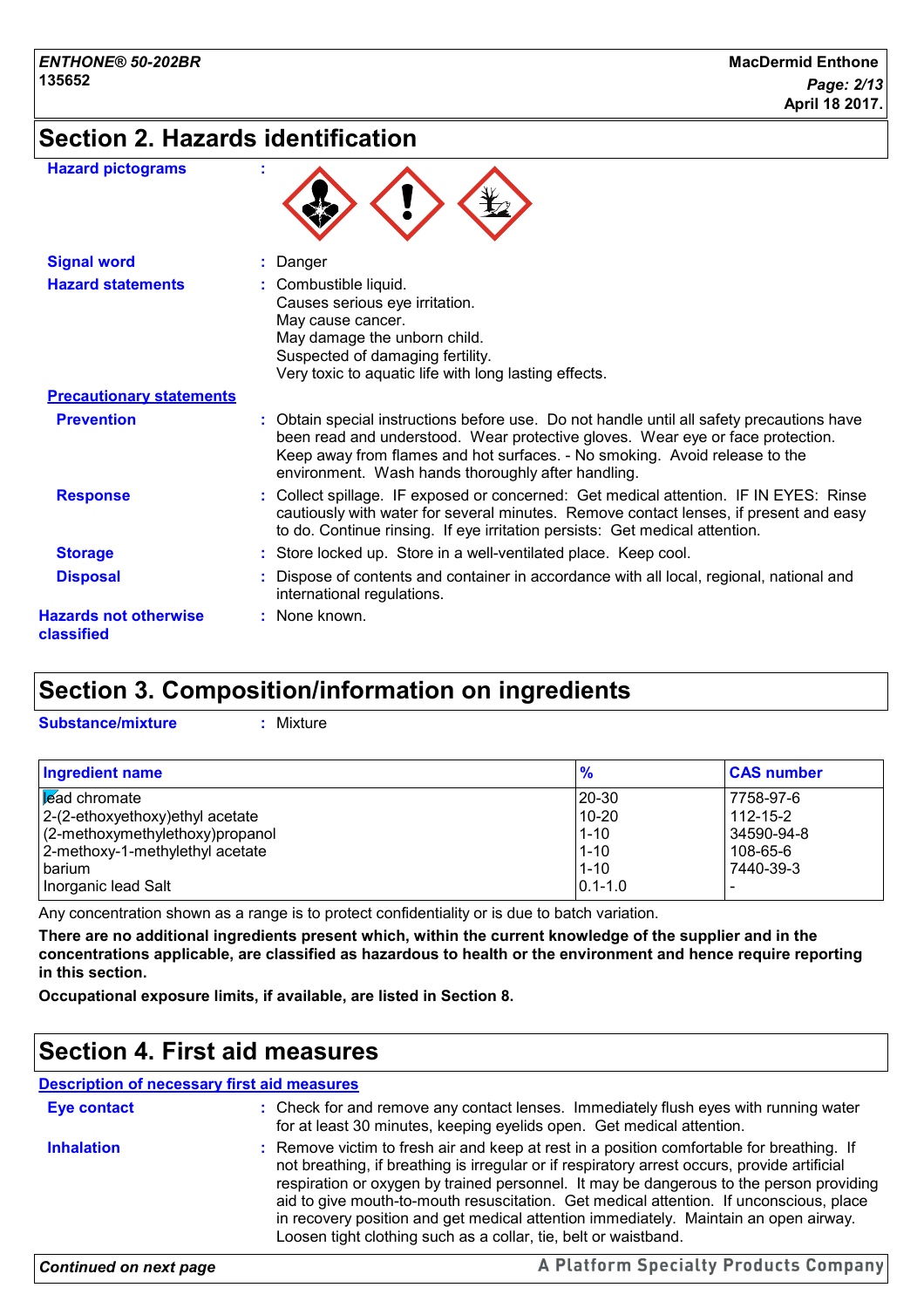# **Section 4. First aid measures**

| <b>Skin contact</b> | : Flush contaminated skin with plenty of water. Remove contaminated clothing and<br>shoes. Wash contaminated clothing thoroughly with water before removing it, or wear<br>gloves. Continue to rinse for at least 15 minutes. Get medical attention. Wash clothing<br>before reuse. Clean shoes thoroughly before reuse.                                                                                                                                                                                                                                                                                                                                                                                                                                                  |
|---------------------|---------------------------------------------------------------------------------------------------------------------------------------------------------------------------------------------------------------------------------------------------------------------------------------------------------------------------------------------------------------------------------------------------------------------------------------------------------------------------------------------------------------------------------------------------------------------------------------------------------------------------------------------------------------------------------------------------------------------------------------------------------------------------|
| <b>Ingestion</b>    | : Wash out mouth with water. Remove dentures if any. Remove victim to fresh air and<br>keep at rest in a position comfortable for breathing. If material has been swallowed and<br>the exposed person is conscious, give small quantities of water to drink. Stop if the<br>exposed person feels sick as vomiting may be dangerous. Do not induce vomiting<br>unless directed to do so by medical personnel. If vomiting occurs, the head should be<br>kept low so that vomit does not enter the lungs. Get medical attention. Never give<br>anything by mouth to an unconscious person. If unconscious, place in recovery position<br>and get medical attention immediately. Maintain an open airway. Loosen tight clothing<br>such as a collar, tie, belt or waistband. |

## **Most important symptoms/effects, acute and delayed**

| <b>Potential acute health effects</b> |                                                                                                                                                                                                                                                                                                                                                                                                                 |  |
|---------------------------------------|-----------------------------------------------------------------------------------------------------------------------------------------------------------------------------------------------------------------------------------------------------------------------------------------------------------------------------------------------------------------------------------------------------------------|--|
| <b>Eye contact</b>                    | : Causes serious eye irritation.                                                                                                                                                                                                                                                                                                                                                                                |  |
| <b>Inhalation</b>                     | No known significant effects or critical hazards.                                                                                                                                                                                                                                                                                                                                                               |  |
| <b>Skin contact</b>                   | : No known significant effects or critical hazards.                                                                                                                                                                                                                                                                                                                                                             |  |
| <b>Ingestion</b>                      | : No known significant effects or critical hazards.                                                                                                                                                                                                                                                                                                                                                             |  |
| <b>Over-exposure signs/symptoms</b>   |                                                                                                                                                                                                                                                                                                                                                                                                                 |  |
| <b>Eye contact</b>                    | : Adverse symptoms may include the following:<br>pain or irritation<br>watering<br>redness                                                                                                                                                                                                                                                                                                                      |  |
| <b>Inhalation</b>                     | : Adverse symptoms may include the following:<br>reduced fetal weight<br>increase in fetal deaths<br>skeletal malformations                                                                                                                                                                                                                                                                                     |  |
| <b>Skin contact</b>                   | : Adverse symptoms may include the following:<br>reduced fetal weight<br>increase in fetal deaths<br>skeletal malformations                                                                                                                                                                                                                                                                                     |  |
| <b>Ingestion</b>                      | : Adverse symptoms may include the following:<br>reduced fetal weight<br>increase in fetal deaths<br>skeletal malformations                                                                                                                                                                                                                                                                                     |  |
|                                       | <u>Indication of immediate medical attention and special treatment needed, if necessary</u>                                                                                                                                                                                                                                                                                                                     |  |
| <b>Notes to physician</b>             | : Treat symptomatically. Contact poison treatment specialist immediately if large<br>quantities have been ingested or inhaled.                                                                                                                                                                                                                                                                                  |  |
| <b>Specific treatments</b>            | : No specific treatment.                                                                                                                                                                                                                                                                                                                                                                                        |  |
| <b>Protection of first-aiders</b>     | : No action shall be taken involving any personal risk or without suitable training. If it is<br>suspected that mists are still present, the rescuer should wear an appropriate mask or<br>self-contained breathing apparatus. It may be dangerous to the person providing aid to<br>give mouth-to-mouth resuscitation. Wash contaminated clothing thoroughly with water<br>before removing it, or wear gloves. |  |

**See toxicological information (Section 11)**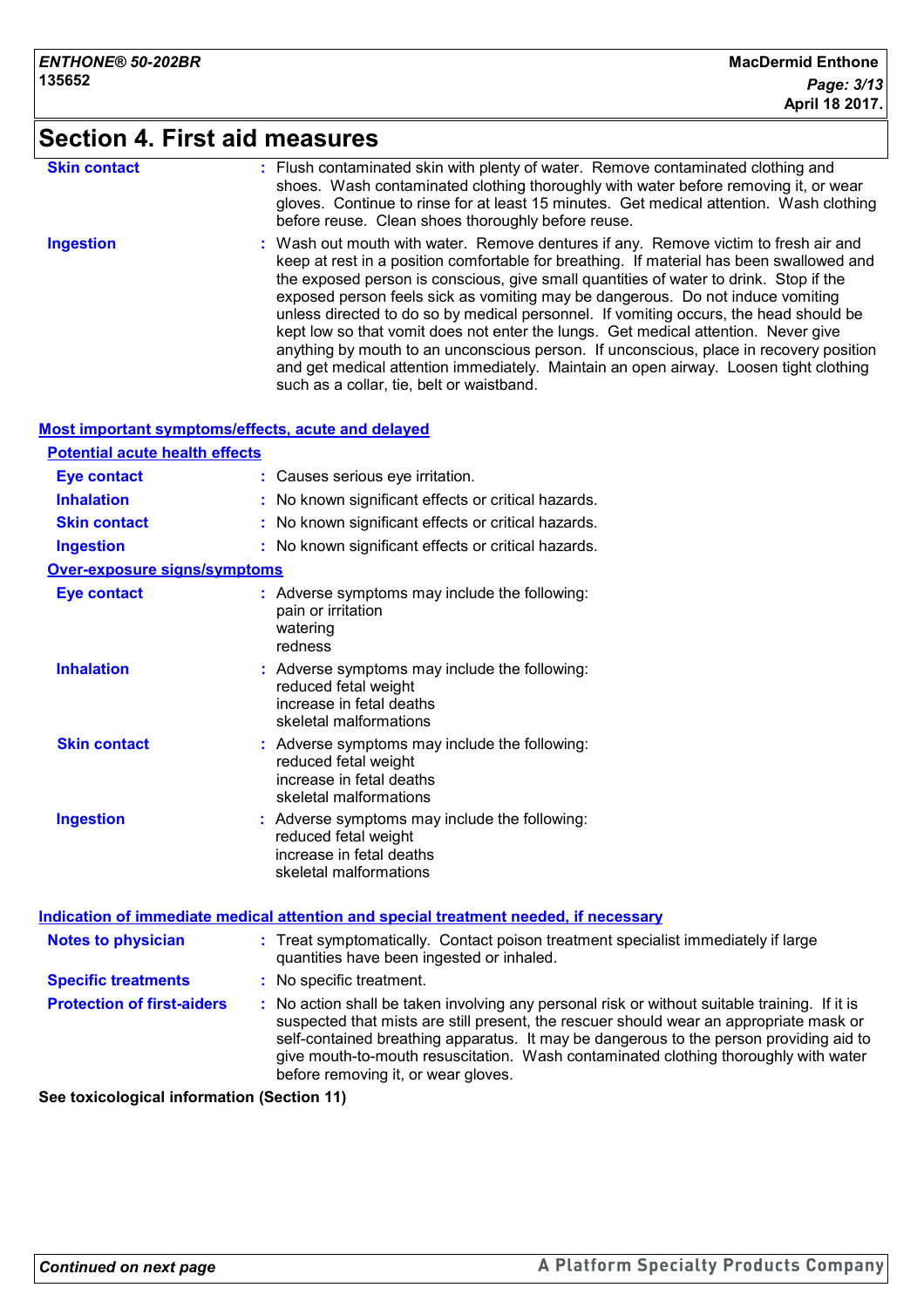## **Section 5. Fire-fighting measures**

| <b>Extinguishing media</b>                               |                                                                                                                                                                                                                                                                                                                                                                                                                              |
|----------------------------------------------------------|------------------------------------------------------------------------------------------------------------------------------------------------------------------------------------------------------------------------------------------------------------------------------------------------------------------------------------------------------------------------------------------------------------------------------|
| <b>Suitable extinguishing</b><br>media                   | : Use dry chemical, CO2, water spray (fog) or foam.                                                                                                                                                                                                                                                                                                                                                                          |
| <b>Unsuitable extinguishing</b><br>media                 | : Do not use water jet.                                                                                                                                                                                                                                                                                                                                                                                                      |
| <b>Specific hazards arising</b><br>from the chemical     | : Combustible liquid. In a fire or if heated, a pressure increase will occur and the<br>container may burst, with the risk of a subsequent explosion. Runoff to sewer may<br>create fire or explosion hazard. This material is very toxic to aquatic life with long lasting<br>effects. Fire water contaminated with this material must be contained and prevented<br>from being discharged to any waterway, sewer or drain. |
| <b>Hazardous thermal</b><br>decomposition products       | : Decomposition products may include the following materials:<br>carbon dioxide<br>carbon monoxide<br>metal oxide/oxides                                                                                                                                                                                                                                                                                                     |
| <b>Special protective actions</b><br>for fire-fighters   | : Promptly isolate the scene by removing all persons from the vicinity of the incident if<br>there is a fire. No action shall be taken involving any personal risk or without suitable<br>training. Move containers from fire area if this can be done without risk. Use water<br>spray to keep fire-exposed containers cool.                                                                                                |
| <b>Special protective</b><br>equipment for fire-fighters | : Fire-fighters should wear appropriate protective equipment and self-contained breathing<br>apparatus (SCBA) with a full face-piece operated in positive pressure mode.                                                                                                                                                                                                                                                     |

## **Section 6. Accidental release measures**

#### **Environmental precautions Personal precautions, protective equipment and emergency procedures** : Stop leak if without risk. Move containers from spill area. Use spark-proof tools and explosion-proof equipment. Approach release from upwind. Prevent entry into sewers, water courses, basements or confined areas. Wash spillages into an effluent treatment plant or proceed as follows. Contain and collect spillage with non-combustible, **:** Avoid dispersal of spilled material and runoff and contact with soil, waterways, drains **:** No action shall be taken involving any personal risk or without suitable training. Evacuate surrounding areas. Keep unnecessary and unprotected personnel from entering. Do not touch or walk through spilled material. Shut off all ignition sources. No flares, smoking or flames in hazard area. Avoid breathing vapor or mist. Provide adequate ventilation. Wear appropriate respirator when ventilation is inadequate. Put on appropriate personal protective equipment. and sewers. Inform the relevant authorities if the product has caused environmental pollution (sewers, waterways, soil or air). Water polluting material. May be harmful to the environment if released in large quantities. Collect spillage. **Large spill :** Stop leak if without risk. Move containers from spill area. Use spark-proof tools and explosion-proof equipment. Dilute with water and mop up if water-soluble. Alternatively, or if water-insoluble, absorb with an inert dry material and place in an appropriate waste disposal container. Dispose of via a licensed waste disposal contractor. **Small spill : Methods and materials for containment and cleaning up For non-emergency personnel For emergency responders** : If specialised clothing is required to deal with the spillage, take note of any information in Section 8 on suitable and unsuitable materials. See also the information in "For nonemergency personnel".

absorbent material e.g. sand, earth, vermiculite or diatomaceous earth and place in container for disposal according to local regulations (see Section 13). Dispose of via a licensed waste disposal contractor. Contaminated absorbent material may pose the same hazard as the spilled product. Note: see Section 1 for emergency contact information and Section 13 for waste disposal.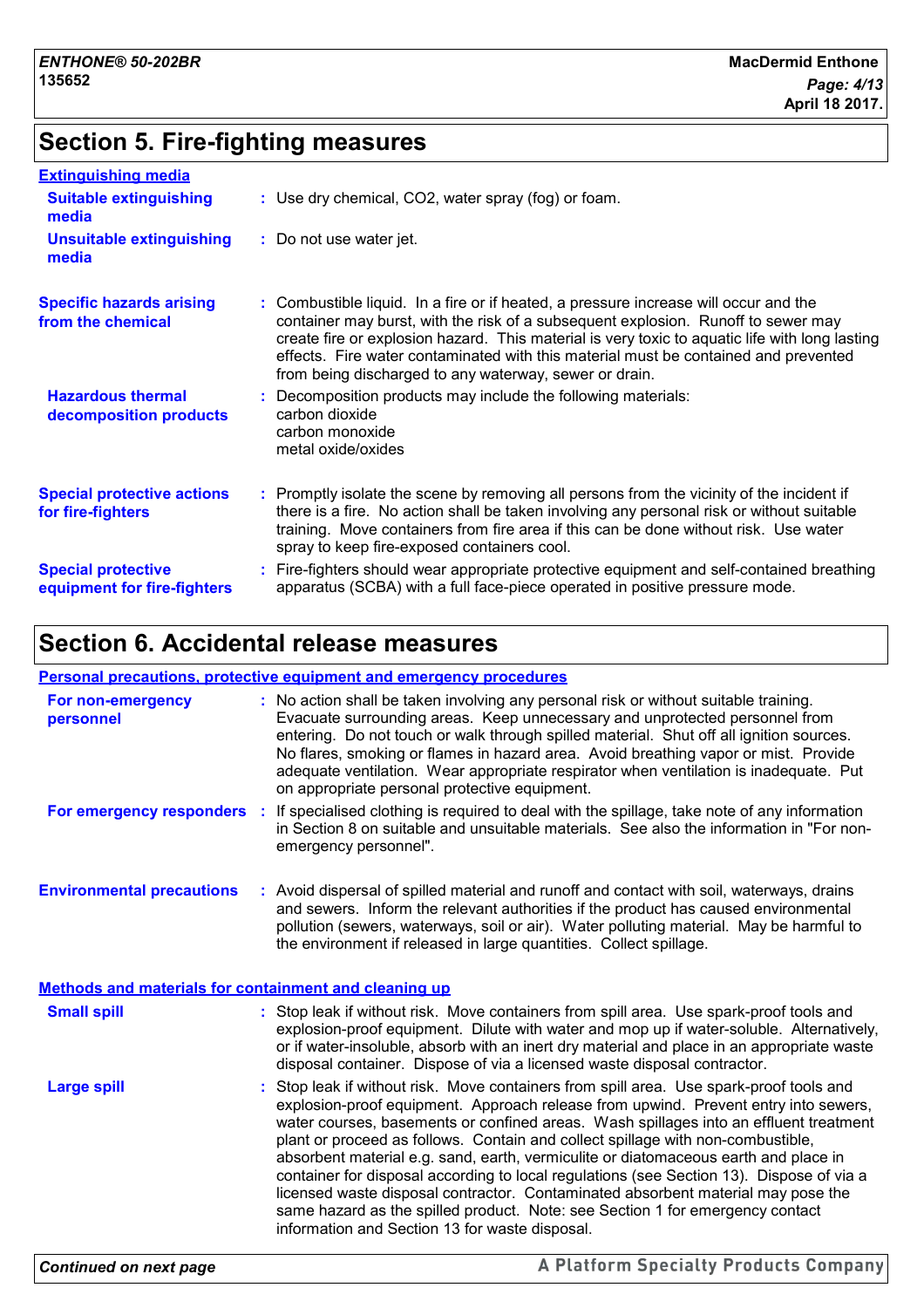## **Section 6. Accidental release measures**

## **Section 7. Handling and storage**

**Precautions for safe handling**

| <b>Protective measures</b>                                                       | : Put on appropriate personal protective equipment (see Section 8). Avoid exposure -<br>obtain special instructions before use. Avoid exposure during pregnancy. Do not<br>handle until all safety precautions have been read and understood. Do not get in eyes<br>or on skin or clothing. Do not ingest. Avoid breathing vapor or mist. Avoid release to<br>the environment. Use only with adequate ventilation. Wear appropriate respirator when<br>ventilation is inadequate. Do not enter storage areas and confined spaces unless<br>adequately ventilated. Keep in the original container or an approved alternative made<br>from a compatible material, kept tightly closed when not in use. Store and use away<br>from heat, sparks, open flame or any other ignition source. Use explosion-proof<br>electrical (ventilating, lighting and material handling) equipment. Use only non-sparking<br>tools. Empty containers retain product residue and can be hazardous. Do not reuse<br>container. |  |
|----------------------------------------------------------------------------------|------------------------------------------------------------------------------------------------------------------------------------------------------------------------------------------------------------------------------------------------------------------------------------------------------------------------------------------------------------------------------------------------------------------------------------------------------------------------------------------------------------------------------------------------------------------------------------------------------------------------------------------------------------------------------------------------------------------------------------------------------------------------------------------------------------------------------------------------------------------------------------------------------------------------------------------------------------------------------------------------------------|--|
| <b>Advice on general</b><br>occupational hygiene                                 | : Eating, drinking and smoking should be prohibited in areas where this material is<br>handled, stored and processed. Workers should wash hands and face before eating,<br>drinking and smoking. Remove contaminated clothing and protective equipment before<br>entering eating areas. See also Section 8 for additional information on hygiene<br>measures.                                                                                                                                                                                                                                                                                                                                                                                                                                                                                                                                                                                                                                              |  |
| <b>Conditions for safe storage,</b><br>including any<br><b>incompatibilities</b> | : Store in accordance with local regulations. Store in a segregated and approved area.<br>Store in original container protected from direct sunlight in a dry, cool and well-ventilated<br>area, away from incompatible materials (see Section 10) and food and drink. Store<br>locked up. Eliminate all ignition sources. Separate from oxidizing materials. Keep<br>container tightly closed and sealed until ready for use. Containers that have been<br>opened must be carefully resealed and kept upright to prevent leakage. Do not store in<br>unlabeled containers. Use appropriate containment to avoid environmental<br>contamination.                                                                                                                                                                                                                                                                                                                                                           |  |

## **Section 8. Exposure controls/personal protection**

## **Control parameters**

**Occupational exposure limits**

| <b>Ingredient name</b>          | <b>Exposure limits</b>                                     |
|---------------------------------|------------------------------------------------------------|
| lead chromate                   | ACGIH TLV (United States, 2/2003).                         |
|                                 | TWA: 0.012 mg/m <sup>3</sup> 8 hours. Form: As Chromium    |
|                                 | <b>ACGIH TLV (United States, 2001).</b>                    |
|                                 | TWA: 0.05 mg/m <sup>3</sup> 8 hours. Form: As Lead         |
|                                 | OSHA PEL (United States, 4/2006).                          |
|                                 | TWA: 0.05 mg/m <sup>3</sup> 8 hours. Form: As Lead         |
|                                 | OSHA PEL Z2 (United States, 2/2013).                       |
|                                 | CEIL: 1 $mg/10m^3$                                         |
|                                 | OSHA PEL (United States, 2/2013).                          |
|                                 | TWA: $0.005$ mg/m <sup>3</sup> , (as Cr) 8 hours.          |
|                                 | TWA: 50 $\mu$ g/m <sup>3</sup> , (as Pb) 8 hours.          |
|                                 | NIOSH REL (United States, 10/2013).                        |
|                                 | TWA: 0.0002 mg/m <sup>3</sup> , (as CR) 8 hours.           |
|                                 | ACGIH TLV (United States, 4/2014). Notes: measured as Cr   |
|                                 | TWA: 0.012 mg/m <sup>3</sup> , (measured as Cr) 8 hours.   |
| (2-methoxymethylethoxy)propanol | ACGIH TLV (United States, 4/2014). Absorbed through skin.  |
|                                 | STEL: 909 mg/m <sup>3</sup> 15 minutes.                    |
|                                 | STEL: 150 ppm 15 minutes.                                  |
|                                 | TWA: 606 mg/m <sup>3</sup> 8 hours.                        |
|                                 | TWA: 100 ppm 8 hours.                                      |
|                                 | NIOSH REL (United States, 10/2013). Absorbed through skin. |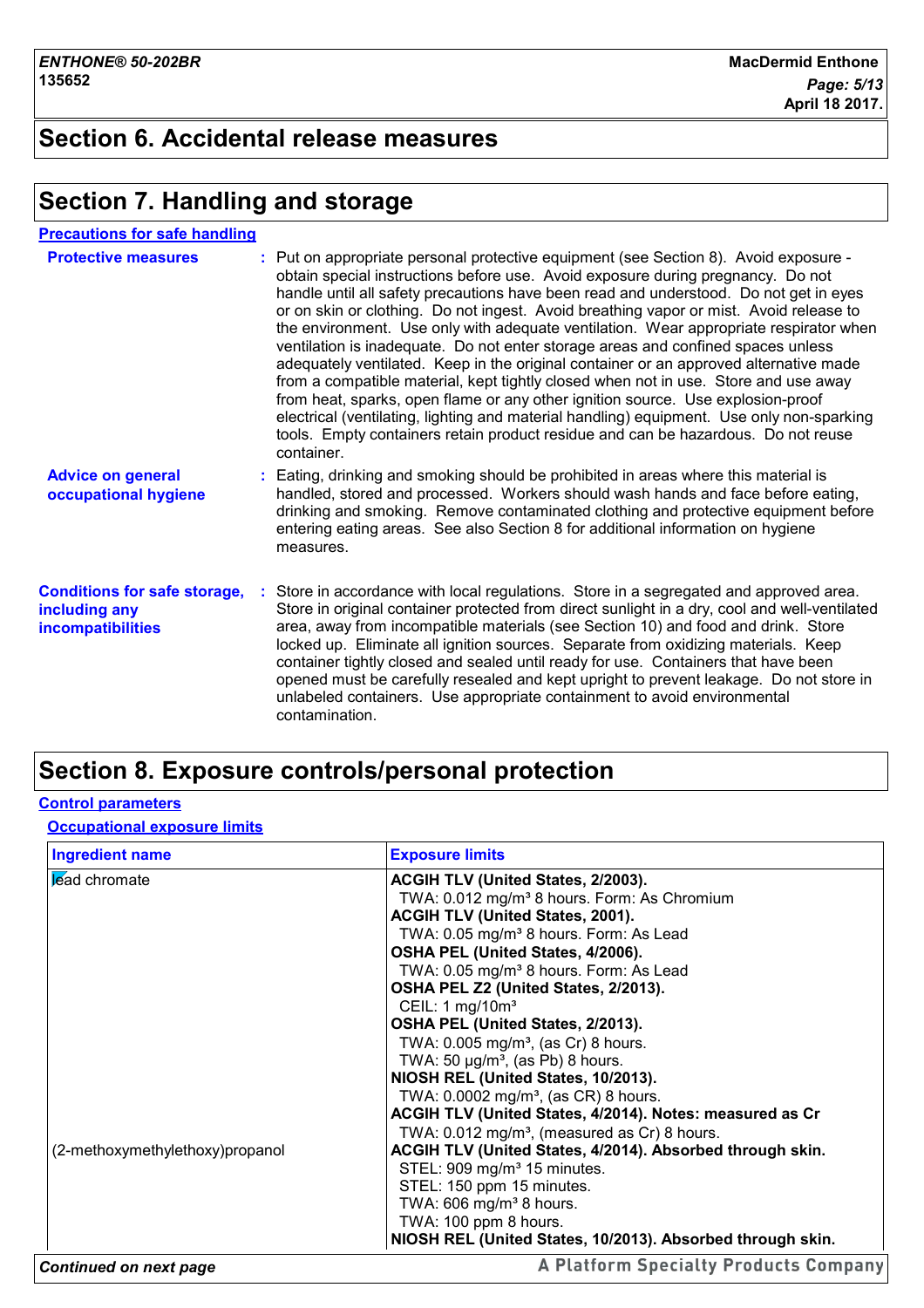# **Section 8. Exposure controls/personal protection**

|                                       | STEL: 900 mg/m <sup>3</sup> 15 minutes.                                                         |
|---------------------------------------|-------------------------------------------------------------------------------------------------|
|                                       | STEL: 150 ppm 15 minutes.                                                                       |
|                                       | TWA: 600 mg/m <sup>3</sup> 10 hours.                                                            |
|                                       | TWA: 100 ppm 10 hours.                                                                          |
|                                       | OSHA PEL (United States, 2/2013). Absorbed through skin.<br>TWA: 600 mg/m <sup>3</sup> 8 hours. |
|                                       | TWA: 100 ppm 8 hours.                                                                           |
| 2-methoxy-1-methylethyl acetate       | AIHA WEEL (United States, 10/2011).                                                             |
|                                       | TWA: 50 ppm 8 hours.                                                                            |
| barium                                | NIOSH REL (United States, 10/2013).                                                             |
|                                       | TWA: 0.5 mg/m <sup>3</sup> , (as Ba) 10 hours.                                                  |
|                                       | ACGIH TLV (United States, 4/2014).                                                              |
|                                       | TWA: $0.5 \text{ mg/m}^3$ , (as Ba) 8 hours.                                                    |
| Inorganic lead Salt                   | ACGIH TLV (United States, 4/2014). Notes: as Pb                                                 |
|                                       | TWA: 0.05 mg/m <sup>3</sup> , (as Pb) 8 hours.                                                  |
|                                       | NIOSH REL (United States, 10/2013).                                                             |
|                                       | TWA: 0.05 mg/m <sup>3</sup> , (as Pb) 10 hours.                                                 |
|                                       | OSHA PEL (United States, 2/2013).                                                               |
|                                       | TWA: 50 $\mu$ g/m <sup>3</sup> , (as Pb) 8 hours.                                               |
|                                       |                                                                                                 |
| <b>Appropriate engineering</b>        | Use only with adequate ventilation. Use process enclosures, local exhaust ventilation or        |
| controls                              | other engineering controls to keep worker exposure to airborne contaminants below any           |
|                                       | recommended or statutory limits. The engineering controls also need to keep gas,                |
|                                       | vapor or dust concentrations below any lower explosive limits. Use explosion-proof              |
|                                       | ventilation equipment.                                                                          |
| <b>Environmental exposure</b>         | Emissions from ventilation or work process equipment should be checked to ensure                |
| controls                              | they comply with the requirements of environmental protection legislation. In some              |
|                                       | cases, fume scrubbers, filters or engineering modifications to the process equipment            |
|                                       | will be necessary to reduce emissions to acceptable levels.                                     |
| <b>Individual protection measures</b> |                                                                                                 |
| <b>Hygiene measures</b>               | : Wash hands, forearms and face thoroughly after handling chemical products, before             |
|                                       | eating, smoking and using the lavatory and at the end of the working period.                    |
|                                       | Appropriate techniques should be used to remove potentially contaminated clothing.              |
|                                       | Wash contaminated clothing before reusing. Ensure that eyewash stations and safety              |
|                                       | showers are close to the workstation location.                                                  |
| <b>Eye/face protection</b>            | : Safety eyewear complying with an approved standard should be used when a risk                 |
|                                       | assessment indicates this is necessary to avoid exposure to liquid splashes, mists,             |
|                                       | gases or dusts. If contact is possible, the following protection should be worn, unless         |
|                                       | the assessment indicates a higher degree of protection: chemical splash goggles.                |
| <b>Skin protection</b>                |                                                                                                 |
| <b>Hand protection</b>                | : Chemical-resistant, impervious gloves complying with an approved standard should be           |
|                                       | worn at all times when handling chemical products if a risk assessment indicates this is        |
|                                       | necessary. Considering the parameters specified by the glove manufacturer, check                |
|                                       | during use that the gloves are still retaining their protective properties. It should be        |
|                                       | noted that the time to breakthrough for any glove material may be different for different       |
|                                       | glove manufacturers. In the case of mixtures, consisting of several substances, the             |
|                                       | protection time of the gloves cannot be accurately estimated.                                   |
| <b>Body protection</b>                | Personal protective equipment for the body should be selected based on the task being           |
|                                       |                                                                                                 |
|                                       | performed and the risks involved and should be approved by a specialist before                  |
|                                       | handling this product.                                                                          |
| <b>Other skin protection</b>          | : Appropriate footwear and any additional skin protection measures should be selected           |
|                                       | based on the task being performed and the risks involved and should be approved by a            |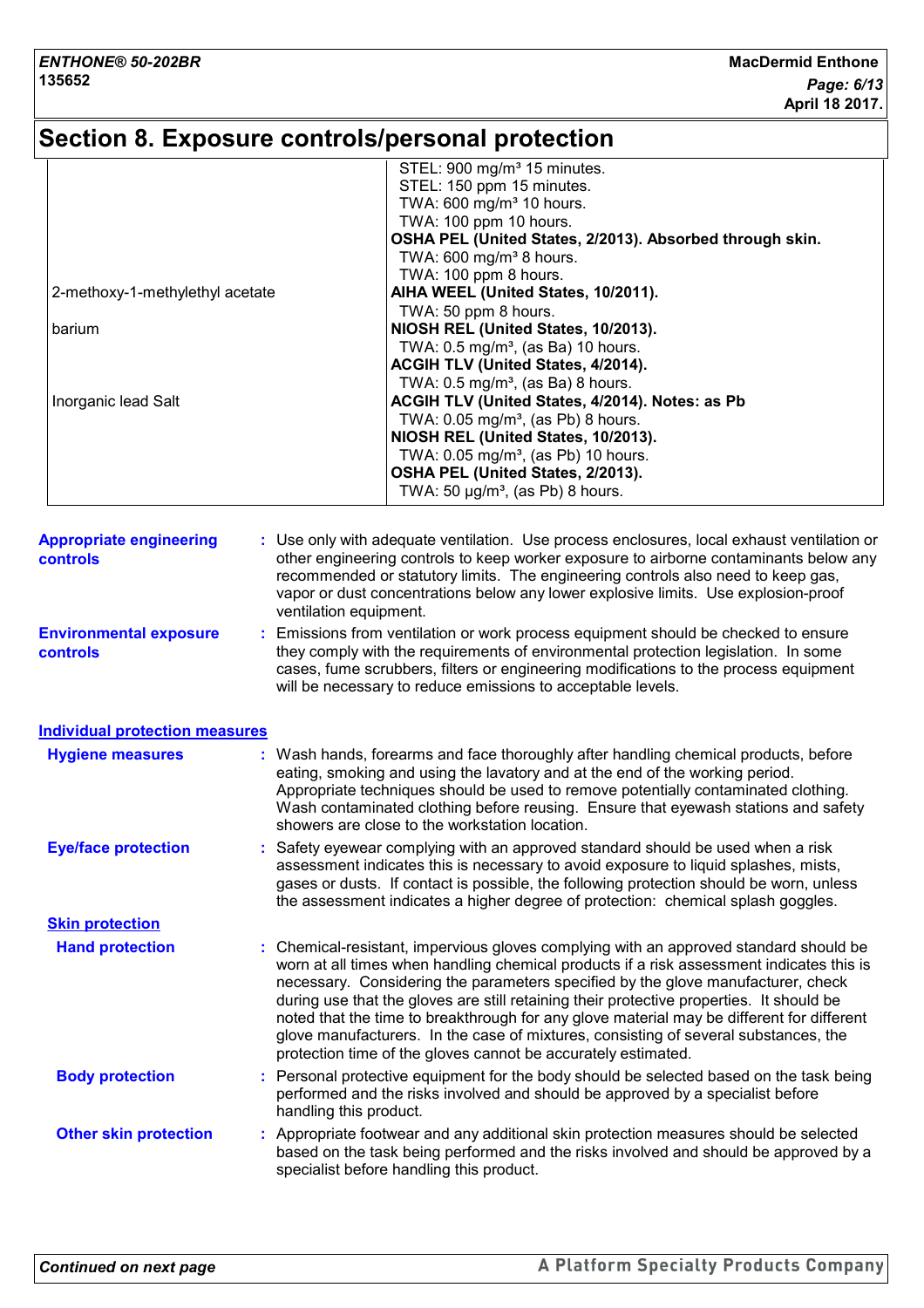## **Section 8. Exposure controls/personal protection**

**Respiratory protection :**

Use a properly fitted, air-purifying or air-fed respirator complying with an approved standard if a risk assessment indicates this is necessary. Respirator selection must be based on known or anticipated exposure levels, the hazards of the product and the safe working limits of the selected respirator.

## **Section 9. Physical and chemical properties**

| <b>Appearance</b>                                 |                                                                                                                             |
|---------------------------------------------------|-----------------------------------------------------------------------------------------------------------------------------|
| <b>Physical state</b>                             | $:$ Liquid.                                                                                                                 |
| <b>Color</b>                                      | : Yellow.                                                                                                                   |
| Odor                                              | $:$ Mild.                                                                                                                   |
| <b>Odor threshold</b>                             | : Not available.                                                                                                            |
| pH                                                | : Not available.                                                                                                            |
| <b>Melting point</b>                              | : Not available.                                                                                                            |
| <b>Boiling point</b>                              | : $160^{\circ}$ C (320 $^{\circ}$ F)                                                                                        |
| <b>Flash point</b>                                | : Closed cup: 62.77°C (145°F) [Setaflash]                                                                                   |
| <b>Evaporation rate</b>                           | : Not available.                                                                                                            |
| <b>Flammability (solid, gas)</b>                  | : Flammable in the presence of the following materials or conditions: open flames, sparks<br>and static discharge and heat. |
| Lower and upper explosive<br>(flammable) limits   | : Not available.                                                                                                            |
| <b>Vapor pressure</b>                             | : Not available.                                                                                                            |
| <b>Vapor density</b>                              | : Not available.                                                                                                            |
| <b>Relative density</b>                           | : 1.47                                                                                                                      |
| <b>Solubility</b>                                 | $:$ Not available.                                                                                                          |
| <b>VOC</b>                                        | : $443.8$ g/l                                                                                                               |
| <b>Partition coefficient: n-</b><br>octanol/water | : Not available.                                                                                                            |
| <b>Auto-ignition temperature</b>                  | : Not available.                                                                                                            |
| <b>Decomposition temperature</b>                  | : Not available.                                                                                                            |
| <b>Viscosity</b>                                  | : Not available.                                                                                                            |

## **Section 10. Stability and reactivity**

| <b>Reactivity</b>                                        | No specific test data related to reactivity available for this product or its ingredients.                                                                                   |
|----------------------------------------------------------|------------------------------------------------------------------------------------------------------------------------------------------------------------------------------|
| <b>Chemical stability</b>                                | : The product is stable.                                                                                                                                                     |
| <b>Possibility of hazardous</b><br>reactions             | : Under normal conditions of storage and use, hazardous reactions will not occur.                                                                                            |
| <b>Conditions to avoid</b>                               | : Avoid all possible sources of ignition (spark or flame). Do not pressurize, cut, weld,<br>braze, solder, drill, grind or expose containers to heat or sources of ignition. |
| <b>Incompatibility with various</b><br><b>substances</b> | Reactive or incompatible with the following materials: oxidizing materials, combustible<br>materials, organic materials and acids.                                           |
| <b>Hazardous decomposition</b><br>products               | : Under normal conditions of storage and use, hazardous decomposition products should<br>not be produced.                                                                    |
| <b>Hazardous polymerization</b>                          | : Under normal conditions of storage and use, hazardous polymerization will not occur.                                                                                       |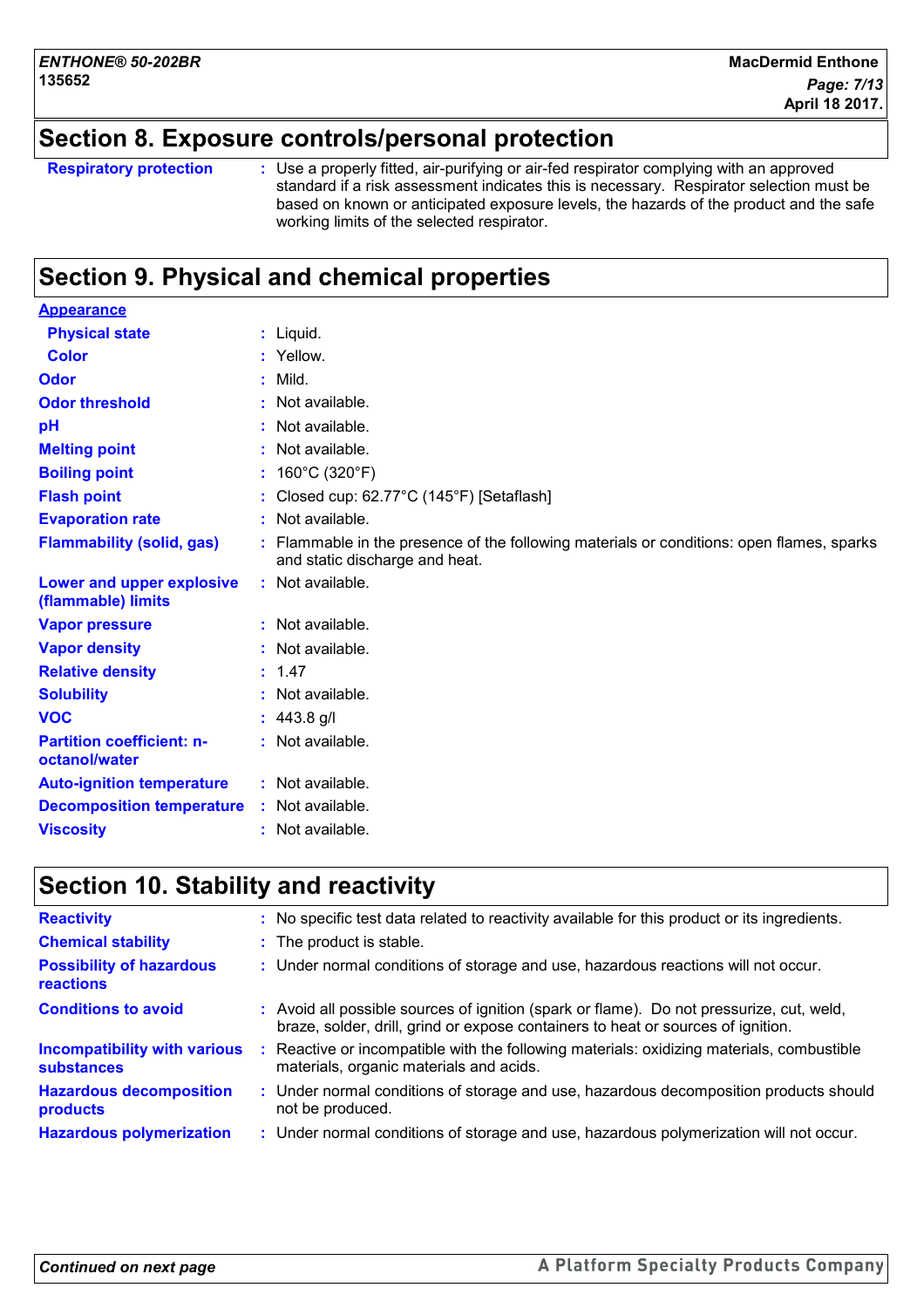# **Section 11. Toxicological information**

**Routes of entry :** Dermal contact. Eye contact. Inhalation. Ingestion.

#### **Acute toxicity**

| <b>Product/ingredient name</b>        | <b>Result</b> | <b>Species</b> | <b>Dose</b>  | <b>Exposure</b> |
|---------------------------------------|---------------|----------------|--------------|-----------------|
| <b>Lead chromate</b>                  | LD50 Oral     | Mouse          | >12000 mg/kg |                 |
| $ 2-(2-ethoxyethoxy)ethyl$<br>acetate | LD50 Dermal   | Rabbit         | 15000 mg/kg  |                 |
|                                       | LD50 Oral     | Rat            | 11000 mg/kg  |                 |
| 2-methoxy-1-methylethyl<br>acetate    | LD50 Dermal   | Rabbit         | $>5$ g/kg    |                 |
|                                       | LD50 Oral     | Rat            | 8532 mg/kg   |                 |

## **Irritation/Corrosion**

| <b>Product/ingredient name</b>        | <b>Result</b>            | <b>Species</b> | <b>Score</b> | <b>Exposure</b>            | <b>Observation</b>       |
|---------------------------------------|--------------------------|----------------|--------------|----------------------------|--------------------------|
| $ 2(2-ethoxyethoxy)$ ethyl<br>acetate | Eyes - Moderate irritant | Rabbit         |              | 500<br>milligrams          | $\overline{\phantom{0}}$ |
|                                       | Skin - Mild irritant     | Rabbit         |              | 500<br>milligrams          |                          |
| (2-methoxymethylethoxy)<br>propanol   | Eyes - Mild irritant     | Human          |              | 8 milligrams               | $\overline{\phantom{a}}$ |
|                                       | Eyes - Mild irritant     | Rabbit         |              | 24 hours 500<br>milligrams |                          |
|                                       | Skin - Mild irritant     | Rabbit         |              | 500<br>milligrams          | $\overline{\phantom{0}}$ |

## **Sensitization**

## Not available.

## **Mutagenicity**

| <b>Product/ingredient name</b> | <b>Test</b> | <b>Experiment</b>                                                                               | <b>Result</b>        |
|--------------------------------|-------------|-------------------------------------------------------------------------------------------------|----------------------|
| lead chromate                  |             | Experiment: In vitro<br>Subject: Mammalian-Human<br>Cell: Somatic                               | Positive             |
| Inorganic lead Salt            |             | Subject: Mammalian-Animal<br>Experiment: In vitro<br>Subject: Mammalian-Animal<br>Cell: Somatic | Positive<br>Positive |
|                                |             | Experiment: In vitro<br>Subject: Mammalian-Human<br>Cell: Somatic                               | Positive             |

#### **Carcinogenicity**

No applicable toxicity data

## **Additional information:**

#### **Classification**

| <b>Product/ingredient name</b>       | <b>OSHA</b> | <b>IARC</b> | <b>NTP</b>                                                                                           |
|--------------------------------------|-------------|-------------|------------------------------------------------------------------------------------------------------|
| Head chromate<br>Inorganic lead Salt |             | 2A          | Reasonably anticipated to be a human carcinogen.<br>Reasonably anticipated to be a human carcinogen. |

## **Reproductive toxicity**

Not available.

## **Teratogenicity**

Not available.

## **Specific target organ toxicity (single exposure)**

Not available.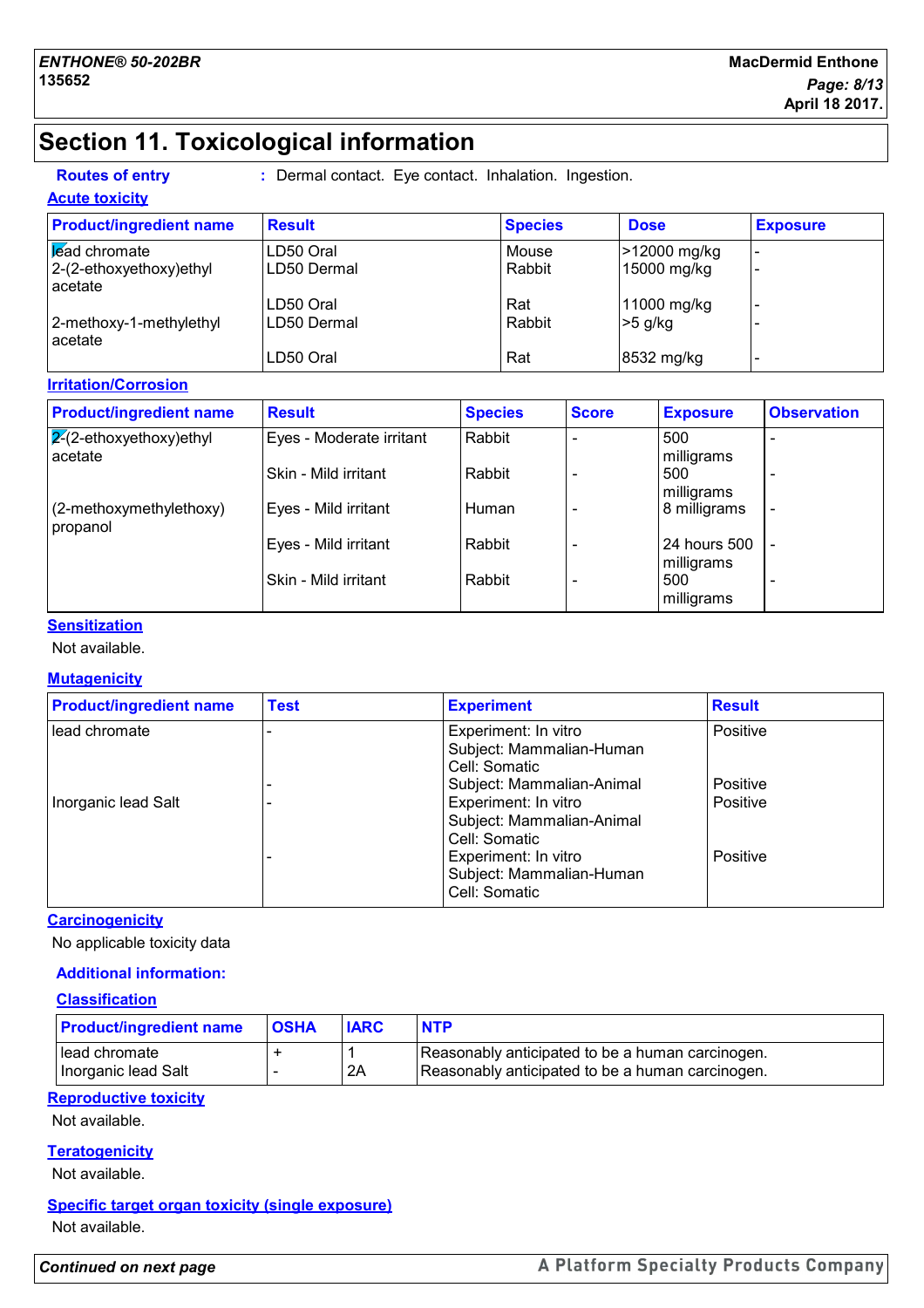# **Section 11. Toxicological information**

| Specific target organ toxicity (repeated exposure) |  |
|----------------------------------------------------|--|
| Not available.                                     |  |

#### **Aspiration hazard**

Not available.

| <b>Information on the likely</b><br>routes of exposure | : Not available.                                    |
|--------------------------------------------------------|-----------------------------------------------------|
| <b>Potential acute health effects</b>                  |                                                     |
| <b>Eye contact</b>                                     | : Causes serious eye irritation.                    |
| <b>Inhalation</b>                                      | : No known significant effects or critical hazards. |
| <b>Skin contact</b>                                    | : No known significant effects or critical hazards. |
| <b>Ingestion</b>                                       | : No known significant effects or critical hazards. |

#### **Symptoms related to the physical, chemical and toxicological characteristics**

| <b>Eye contact</b>  | : Adverse symptoms may include the following:<br>pain or irritation<br>watering<br>redness                                  |
|---------------------|-----------------------------------------------------------------------------------------------------------------------------|
| <b>Inhalation</b>   | : Adverse symptoms may include the following:<br>reduced fetal weight<br>increase in fetal deaths<br>skeletal malformations |
| <b>Skin contact</b> | : Adverse symptoms may include the following:<br>reduced fetal weight<br>increase in fetal deaths<br>skeletal malformations |
| <b>Ingestion</b>    | : Adverse symptoms may include the following:<br>reduced fetal weight<br>increase in fetal deaths<br>skeletal malformations |

|                                              | Delayed and immediate effects and also chronic effects from short and long term exposure |
|----------------------------------------------|------------------------------------------------------------------------------------------|
| <b>Short term exposure</b>                   |                                                                                          |
| <b>Potential immediate</b><br><b>effects</b> | $:$ Not available.                                                                       |
| <b>Potential delayed effects</b>             | : Not available.                                                                         |
| <b>Long term exposure</b>                    |                                                                                          |
| <b>Potential immediate</b><br><b>effects</b> | $:$ Not available.                                                                       |
| <b>Potential delayed effects</b>             | : Not available.                                                                         |
| <b>Potential chronic health effects</b>      |                                                                                          |
| <b>General</b>                               | : No known significant effects or critical hazards.                                      |
| <b>Carcinogenicity</b>                       | : May cause cancer. Risk of cancer depends on duration and level of exposure.            |
| <b>Mutagenicity</b>                          | : No known significant effects or critical hazards.                                      |
| <b>Teratogenicity</b>                        | : May damage the unborn child.                                                           |
| <b>Developmental effects</b>                 | : No known significant effects or critical hazards.                                      |
| <b>Fertility effects</b>                     | : Suspected of damaging fertility.                                                       |

## **Numerical measures of toxicity Acute toxicity estimates**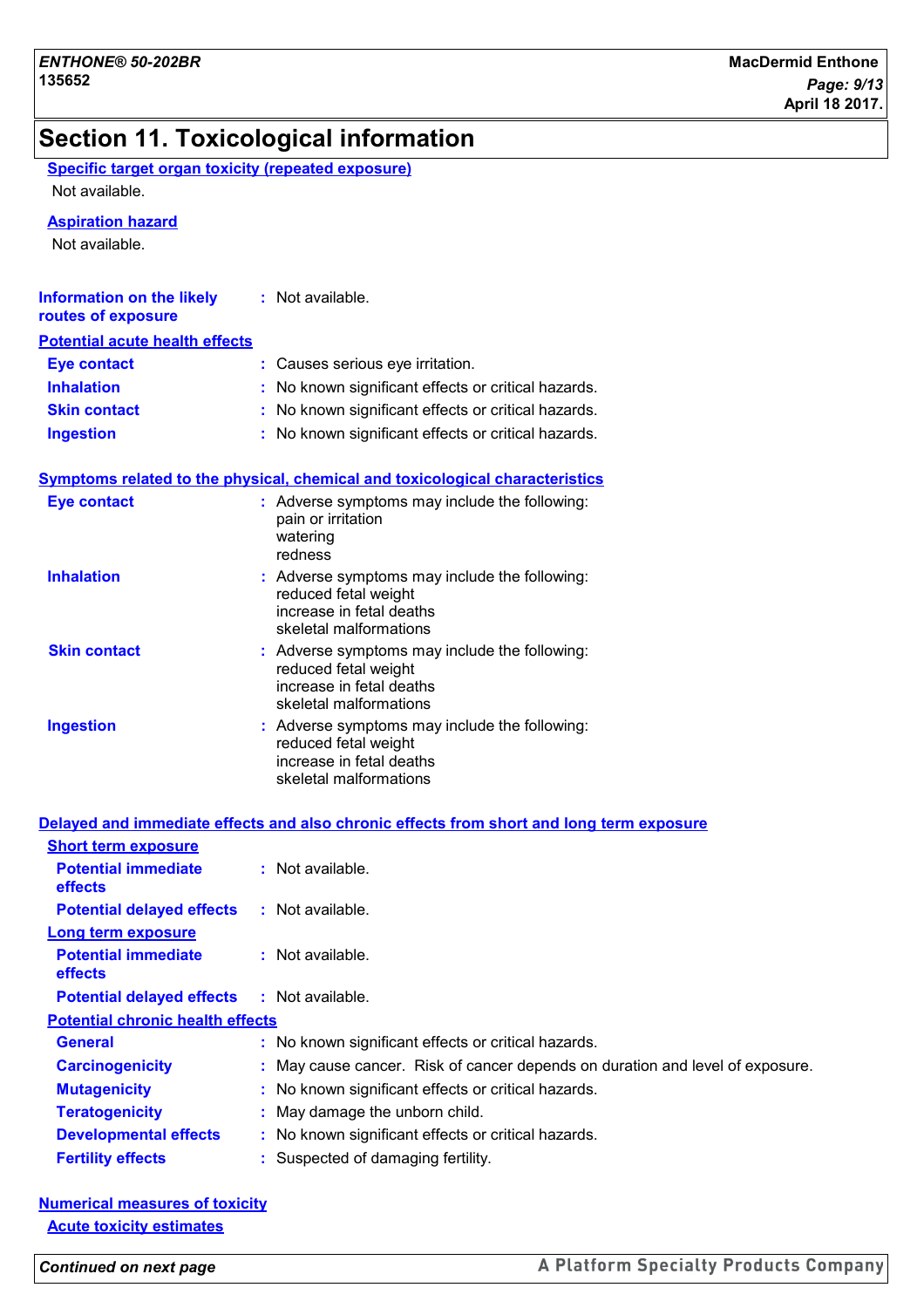## **Section 11. Toxicological information**

Not available.

**Toxicity**

# **Section 12. Ecological information**

| <b>Product/ingredient name</b>        | <b>Result</b>                                   | <b>Species</b>                             | <b>Exposure</b> |
|---------------------------------------|-------------------------------------------------|--------------------------------------------|-----------------|
| $ 2(2-ethoxyethoxy)$ ethyl<br>acetate | LC50 110 mg/l                                   | Fish                                       | 96 hours        |
| (2-methoxymethylethoxy)<br>propanol   | EC50 >969 mg/l                                  | Algae                                      | 96 hours        |
| 2-methoxy-1-methylethyl<br>acetate    | Acute EC50 500 mg/l                             | Daphnia                                    | 48 hours        |
|                                       | Acute LC50 161 mg/l                             | Fish                                       | 96 hours        |
| barium                                | Acute EC50 28 mg/l Fresh water                  | Algae - Pseudokirchneriella<br>subcapitata | 96 hours        |
|                                       | Acute EC50 26000 µg/l Fresh water               | Aquatic plants - Lemna minor               | 4 days          |
|                                       | Acute LC50 410000 to 530000 µg/l<br>Fresh water | Daphnia - Daphnia magna                    | 48 hours        |
|                                       | Acute LC50 198 mg/l Fresh water                 | Fish - Lepomis macrochirus                 | 96 hours        |
| Inorganic lead Salt                   | Acute IC50 82 µg/l Fresh water                  | Daphnia - Daphnia magna                    | 48 hours        |
|                                       | Acute LC50 54500 to 78000 µg/l Fresh<br>water   | Crustaceans - Diaptomus forbesi            | 48 hours        |
|                                       | Acute LC50 750 µg/l Marine water                | Fish - Cynoglossus joyneri -<br>Larvae     | 96 hours        |

#### **Persistence and degradability**

Not available.

#### **Bioaccumulative potential**

| <b>Product/ingredient name</b>            | $LogP_{ow}$ | <b>BCF</b> | <b>Potential</b> |
|-------------------------------------------|-------------|------------|------------------|
| $\sqrt{2}$ -ethoxyethoxy)ethyl<br>acetate | 0.76        | 3.2        | low              |
| $(2-methoxymethylethoxy)$<br>propanol     | 0.004       |            | low              |
| 2-methoxy-1-methylethyl<br>l acetate      | 1.2         |            | low              |
| Mobility in eail                          |             |            |                  |

**Other adverse effects** : No known significant effects or critical hazards. **Soil/water partition coefficient (KOC) :** Not available. **Mobility in soil**

# **Section 13. Disposal considerations**

The generation of waste should be avoided or minimized wherever possible. Disposal of this product, solutions and any by-products should at all times comply with the requirements of environmental protection and waste disposal legislation and any regional local authority requirements. Dispose of surplus and non-recyclable products via a licensed waste disposal contractor. Waste should not be disposed of untreated to the sewer unless fully compliant with the requirements of all authorities with jurisdiction. Waste packaging should be recycled. Incineration or landfill should only be considered when recycling is not feasible. This material and its container must be disposed of in a safe way. Care should be taken when handling emptied containers that have not been cleaned or rinsed out. Empty containers or liners may retain some product residues. Vapor from product residues may create a highly flammable or explosive atmosphere inside the container. Do not cut, weld or grind used containers unless they have been cleaned thoroughly internally. Avoid dispersal of spilled material and runoff and contact **Disposal methods :**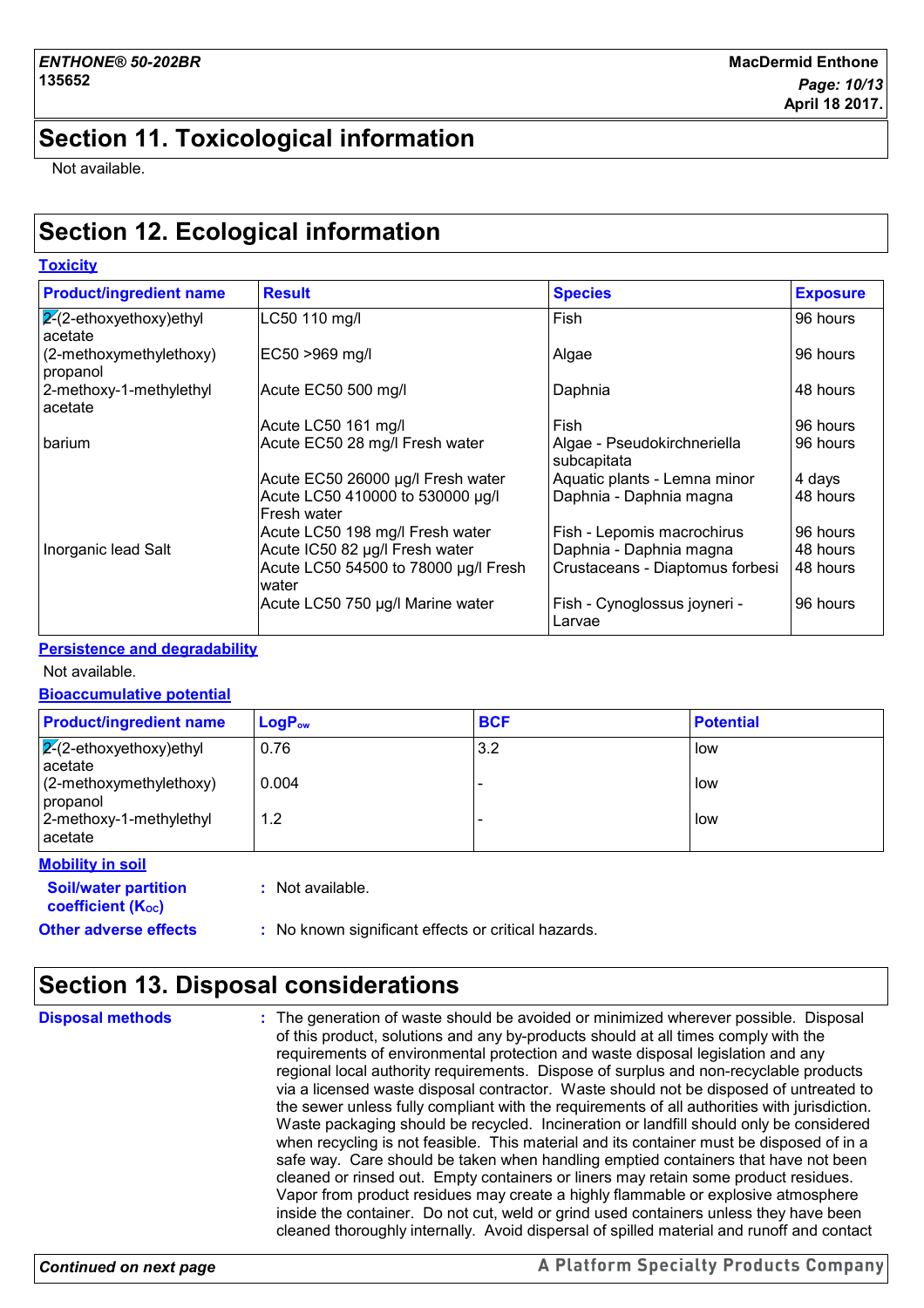## **Section 13. Disposal considerations**

with soil, waterways, drains and sewers.

## **Section 14. Transport information**

|                                      | <b>DOT</b><br><b>Classification</b> | <b>TDG</b><br><b>Classification</b> | <b>Mexico</b><br><b>Classification</b> | <b>UN</b>      | <b>IMDG</b>    | <b>IATA</b>    |
|--------------------------------------|-------------------------------------|-------------------------------------|----------------------------------------|----------------|----------------|----------------|
| <b>UN number</b>                     | Not regulated.                      | Not regulated.                      | Not regulated.                         | Not regulated. | Not regulated. | Not regulated. |
| <b>UN proper</b><br>shipping name    |                                     |                                     |                                        |                |                |                |
| <b>Transport</b><br>hazard class(es) |                                     |                                     |                                        |                |                |                |
| <b>Packing group</b>                 |                                     |                                     |                                        |                |                | -              |
| <b>Environmental</b><br>hazards      | No.                                 | No.                                 | No.                                    | No.            | No.            | No.            |

#### **Special precautions for user Transport within user's premises:** always transport in closed containers that are **:** upright and secure. Ensure that persons transporting the product know what to do in the event of an accident or spillage.

## **Section 15. Regulatory information**

| <b>U.S. Federal regulations</b>             | : TSCA 5(a)2 proposed significant new use rules: lead chromate; Inorganic lead Salt |
|---------------------------------------------|-------------------------------------------------------------------------------------|
|                                             | TSCA 5(a)2 final significant new use rule (SNUR): No products were found.           |
|                                             | TSCA 12(b) one-time export: lead chromate; Inorganic lead Salt                      |
|                                             | TSCA 12(b) annual export notification: No products were found.                      |
| <b>United States inventory</b><br>(TSCA 8b) | : All components are listed or exempted.                                            |

#### **SARA 302/304**

## **Composition/information on ingredients**

No products were found.

## **SARA 311/312**

| <b>Classification</b> | $:$ Fire hazard   |
|-----------------------|-------------------|
|                       | Immodiato (aouto) |

Immediate (acute) health hazard Delayed (chronic) health hazard

#### **SARA 313**

|                                           | <b>Product name</b>                                                                                                         | <b>CAS number</b>                                      | $\frac{0}{2}$                                           |
|-------------------------------------------|-----------------------------------------------------------------------------------------------------------------------------|--------------------------------------------------------|---------------------------------------------------------|
| <b>Form R - Reporting</b><br>requirements | <b>Ead chromate</b><br>2-(2-ethoxyethoxy) ethyl acetate<br>(2-methoxymethylethoxy)propanol<br>barium<br>Inorganic lead Salt | 7758-97-6<br>$112 - 15 - 2$<br>34590-94-8<br>7440-39-3 | 20-30<br>$10 - 20$<br>$1 - 10$<br>$1 - 10$<br>$0.1 - 1$ |

#### *Continued on next page*

## A Platform Specialty Products Company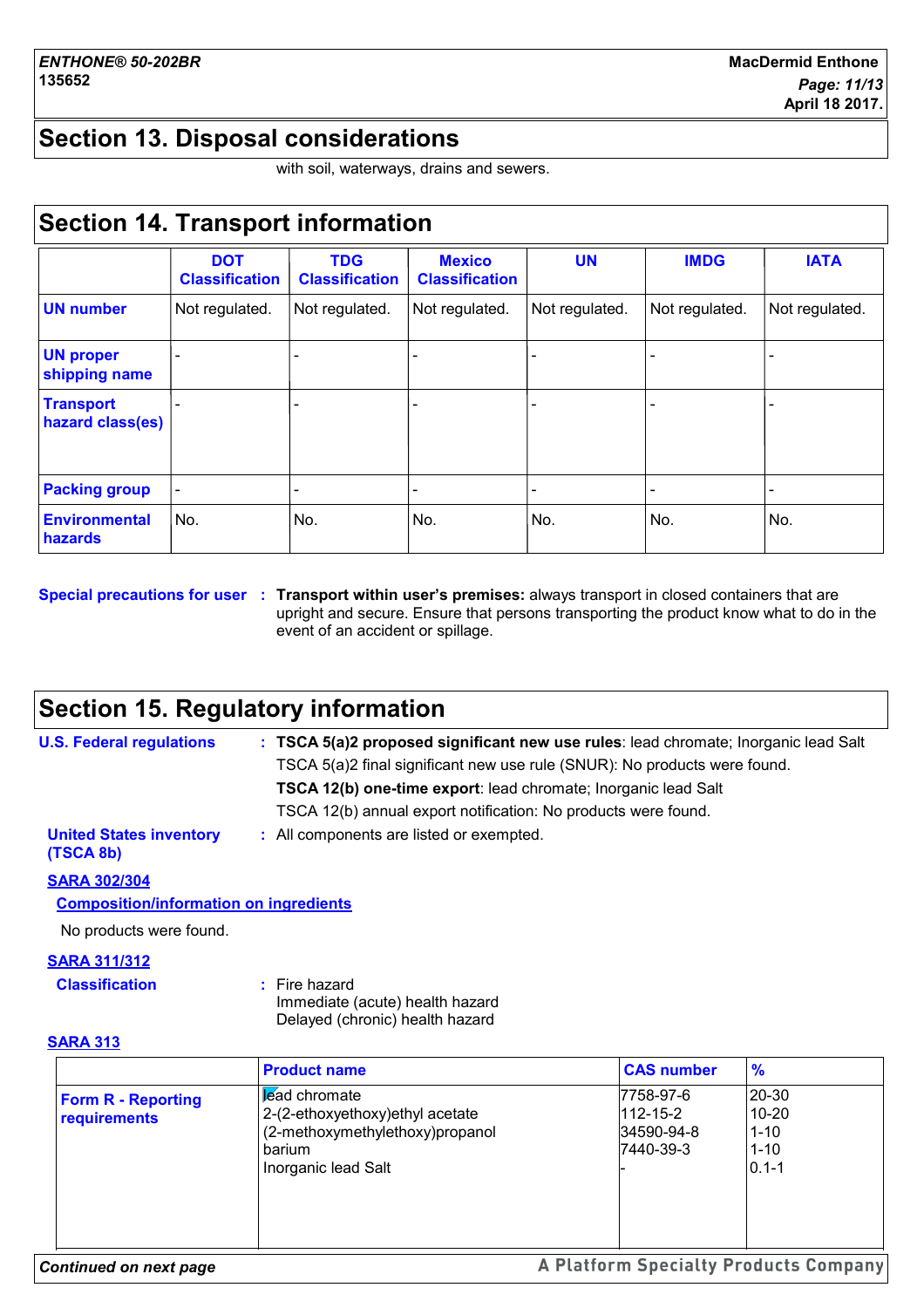## **Section 15. Regulatory information**

| <b>Supplier notification</b> | I lead chromate<br>2-(2-ethoxyethoxy) ethyl acetate | 7758-97-6<br>$112 - 15 - 2$ | $20 - 30$<br>$10 - 20$ |
|------------------------------|-----------------------------------------------------|-----------------------------|------------------------|
|                              | barium                                              | 7440-39-3                   | $1 - 10$               |
|                              | Inorganic lead Salt                                 |                             | $10.1 - 1$             |

SARA 313 notifications must not be detached from the SDS and any copying and redistribution of the SDS shall include copying and redistribution of the notice attached to copies of the SDS subsequently redistributed.

#### **California Prop. 65**

**WARNING:** This product contains a chemical known to the State of California to cause cancer and birth defects or other reproductive harm.

**Canada :** All components are listed or exempted.

# **International lists**

**National inventory**

# **Section 16. Other information**

#### **Hazardous Material Information System (U.S.A.)**



#### **Procedure used to derive the classification**

| <b>Classification</b>         | <b>Justification</b>  |
|-------------------------------|-----------------------|
| Flam. Liq. 4, H227            | On basis of test data |
| Eye Irrit. 2A, H319           | Calculation method    |
| Carc. 1B, H350                | Calculation method    |
| Repr. 1A, H360 (Unborn child) | Calculation method    |
| Repr. 2, H361 (Fertility)     | Calculation method    |
| Aquatic Acute 2, H401         | Calculation method    |
| Aquatic Chronic 1, H410       | Calculation method    |

|  | Historv |  |  |
|--|---------|--|--|
|  |         |  |  |

| Date of issue/Date of<br><b>revision</b> | : April 18 2017.                                                     |
|------------------------------------------|----------------------------------------------------------------------|
| Date of previous issue                   | : October 11 2016.                                                   |
| <b>Version</b>                           | : 1.03                                                               |
| <b>Prepared by</b>                       | : Regulatory Affairs Department<br>enthone.msds@macdermidenthone.com |

| <b>Key to abbreviations</b> | $\therefore$ ATE = Acute Toxicity Estimate<br><b>BCF</b> = Bioconcentration Factor<br>GHS = Globally Harmonized System of Classification and Labelling of Chemicals<br>IATA = International Air Transport Association<br>IBC = Intermediate Bulk Container<br>IMDG = International Maritime Dangerous Goods<br>LogPow = logarithm of the octanol/water partition coefficient<br>MARPOL 73/78 = International Convention for the Prevention of Pollution From Ships, |
|-----------------------------|---------------------------------------------------------------------------------------------------------------------------------------------------------------------------------------------------------------------------------------------------------------------------------------------------------------------------------------------------------------------------------------------------------------------------------------------------------------------|
|                             | 1973 as modified by the Protocol of 1978. ("Marpol" = marine pollution)<br>UN = United Nations                                                                                                                                                                                                                                                                                                                                                                      |

**Indicates information that has changed from previously issued version.**

*Continued on next page*